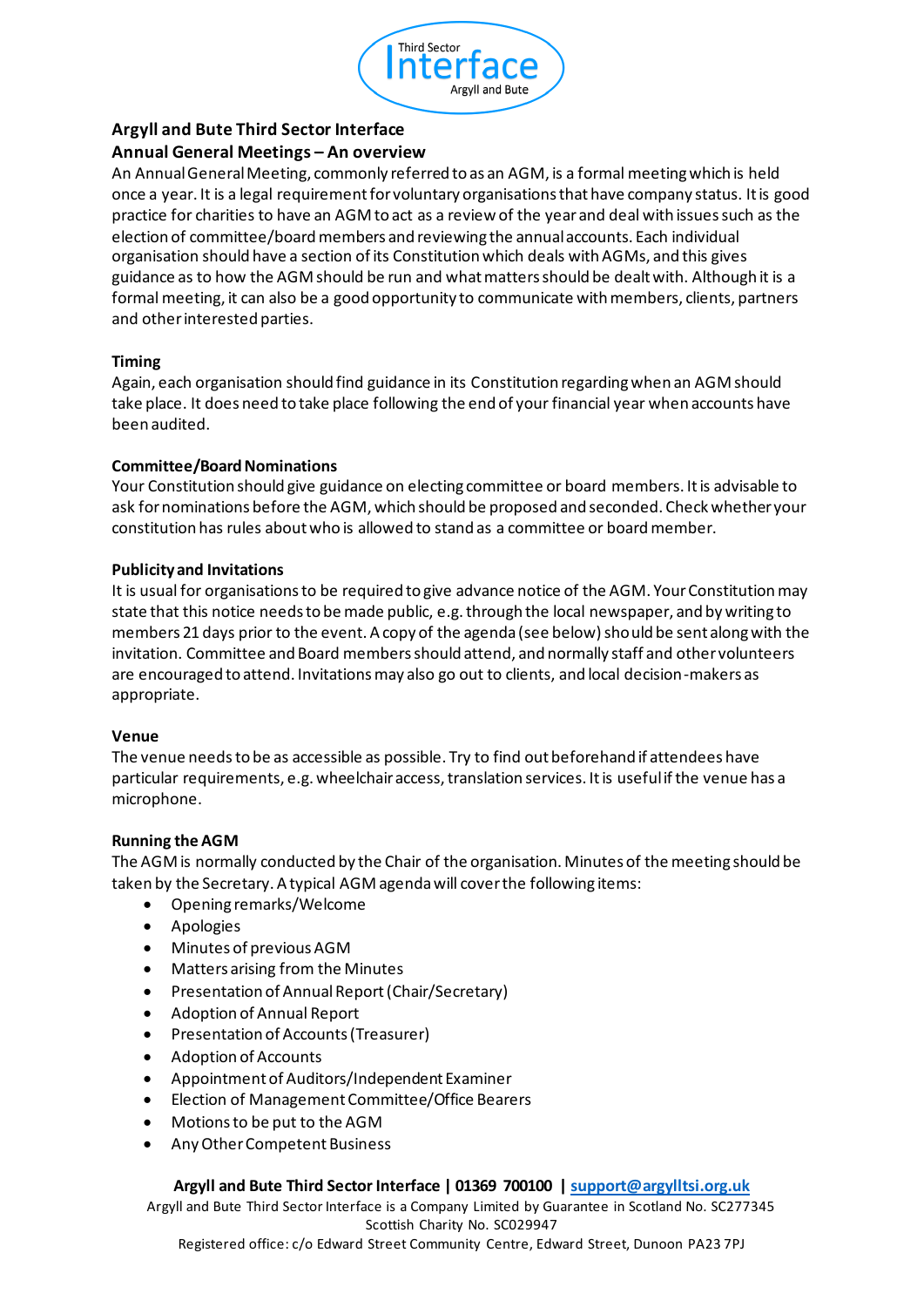

# **Argyll and Bute Third Sector Interface Annual General Meetings – An overview**

• Closing remarks

More details on each of these headings are available below.

### **Apologies**

Apologies from individuals who have been unable to attend are read out and recorded.

### **Minutes / Matters Arising**

It is usual to place copies of the minutes, the annual accounts and any other papers, on the seats of those attending, if it has not been possible to send them out beforehand. Matters arising from the minutes should be taken in the order they appear. In some cases, the Chair may ask that matters arising be dealt with during the course of the meeting. The minutes of the previous AGM should be formally adopted by a proposer and a seconder, whose names should be recorded.

#### **Presentation of Annual Report**

The annual report can be presented by the Chair or the Manager/ Coordinator. The Chair doesn't usually read the whole annual report but provides a summary of the main information in the report, perhaps highlighting the key successes and achievements and providing some information on future plan. They usually include thanks to for example funders, staff and volunteers.

Charities have to provide specific information in their annual reports and OSCR provides guidance on this required content.

#### **Presentation of Accounts**

The accounts are presented by the Treasurer. It is usual for copies of the accounts to be given to those attending. The Treasurer will highlight some of the figures in the accounts, explaining any that need explanation, and give a general overview of the financial position of the organisation. It is usual for them to thank the auditor/independent examiner if appropriate.

#### **Auditor or Independent Examiner?**

An audit by a registered auditor is required:

- If the organisation's gross income, or expenditure in the current or preceding two years is in excess of £500,000 (this applies both to Charities with Company status and to Unincorporated Charities – that is Charities that don't have any other legal form apart from Charitable Status)
- If there is a requirement in the organisation's governing document
- If the voluntary management committee choose to appoint one

If none of these requirements apply, the organisation may only need to have its accounts examined independently. This does not have to be carried out by a registered auditor and is not usually as expensive.

However, Charity Law in Scotland now has certain requirements regarding who is eligible to act as an independent examiner, depending on whether your organisation's accounts are kept in the Receipts and Payments format or are fully accrued. For more details, please consult OSCR's guidance booklet on Independent Examination.

**Argyll and Bute Third Sector Interface | 01369 700100 | support@argylltsi.org.uk** Argyll and Bute Third Sector Interface is a Company Limited by Guarantee in Scotland No. SC277345 Scottish Charity No. SC029947 Registered office: c/o Edward Street Community Centre, Edward Street, Dunoon PA23 7PJ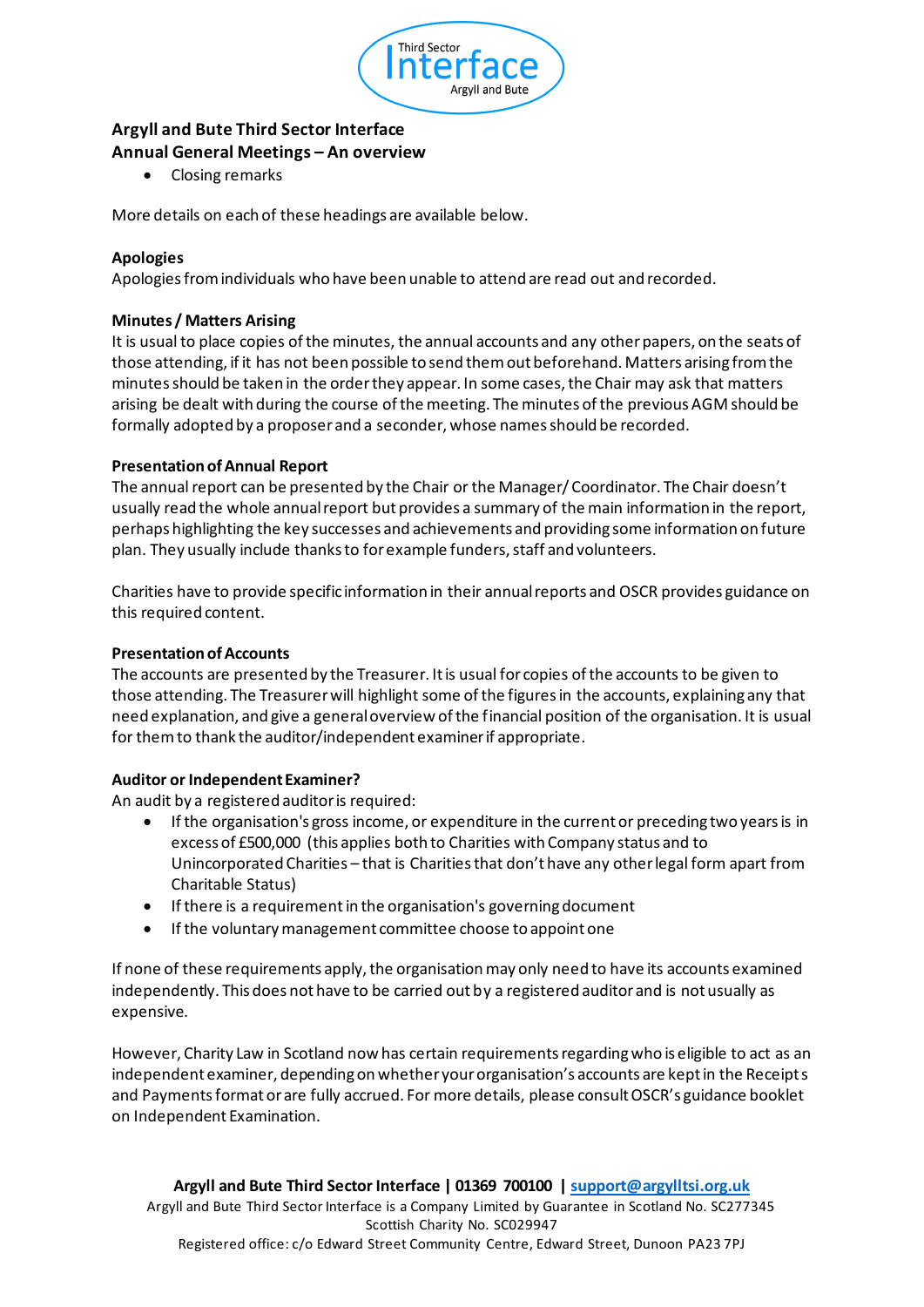

### **Argyll and Bute Third Sector Interface Annual General Meetings – An overview**

If there is a requirement for a full audit, the audit must be undertaken by a registered auditor i.e. someone who is a member of a professional organisation that registers auditors. If your organisation is a constituted community group that does not have Charitable or Company Status, then an independent examination should meet your requirements. In this case, an independent examiner can be any independent person who the committee believe has the ability and experience to examine the accounts such as a banker, business person, or accountant. It should not be carried out by a member of the committee or a related family member.

### **Appointment of Auditors/Independent Examiner**

If an organisation is happy with the performance of its auditors/independent examiner it is usual to move for adoption of the existing auditors/independent examiners. If for some reason there is to be a change of auditor, this can be arranged by the committee during the coming year.

### **Election of Management Committee/Office Bearers**

The constitution will provide guidance on the election of committee or Board members, including the length of time they should serve. Each individual wishing to stand needs to have a proposer and a seconder.

### **Voting Procedure**

Check your constitution to find out who is eligible to vote at the AGM. If the constitution does not provide clear guidance on what to do in the event of a tie, then it is usual practice for the Chair of the organisation to have a casting vote. The existing committee need to be clear about voting procedures as laid out by the constitution before attending the AGM.

### **Motions to be put to the AGM**

A Motion to be put to an AGM should usually be received by the organisation an agreed time before the AGM, so that it might be included with the papers sent out to those attending. Some organisations do not allow motions to be put at the AGM on the spur of the moment. Motions may take a number of forms. There may be a motion to petition the Scottish Parliament, or the local authority; in support of the actions of another organisation; to change the direction or the organisation or increase/limit the extent of its work.

### **Amendments**

Any proposed amendments to the constitution are also discussed at the AGM. These have usually been discussed by the present committee and the Chair may wish to take a few moments to explain why the Committee believe that the change is needed. Amendments are often made to update the constitution in the light of new legislation or new circumstances. When the motion or amendment has been presented a vote will take place.

### **Any Other Competent Business**

Some organisations choose not to include this on the agenda. AOCB can double the length of a meeting and throw up many unexpected questions and comments. On the other hand, it can be a useful opportunity for those who are involved with, or interested in your organisation to have their say.

### **Conclusion of Business**

The meeting is formally brought to a close by the Chair.

### **Argyll and Bute Third Sector Interface | 01369 700100 | support@argylltsi.org.uk**

Argyll and Bute Third Sector Interface is a Company Limited by Guarantee in Scotland No. SC277345 Scottish Charity No. SC029947 Registered office: c/o Edward Street Community Centre, Edward Street, Dunoon PA23 7PJ